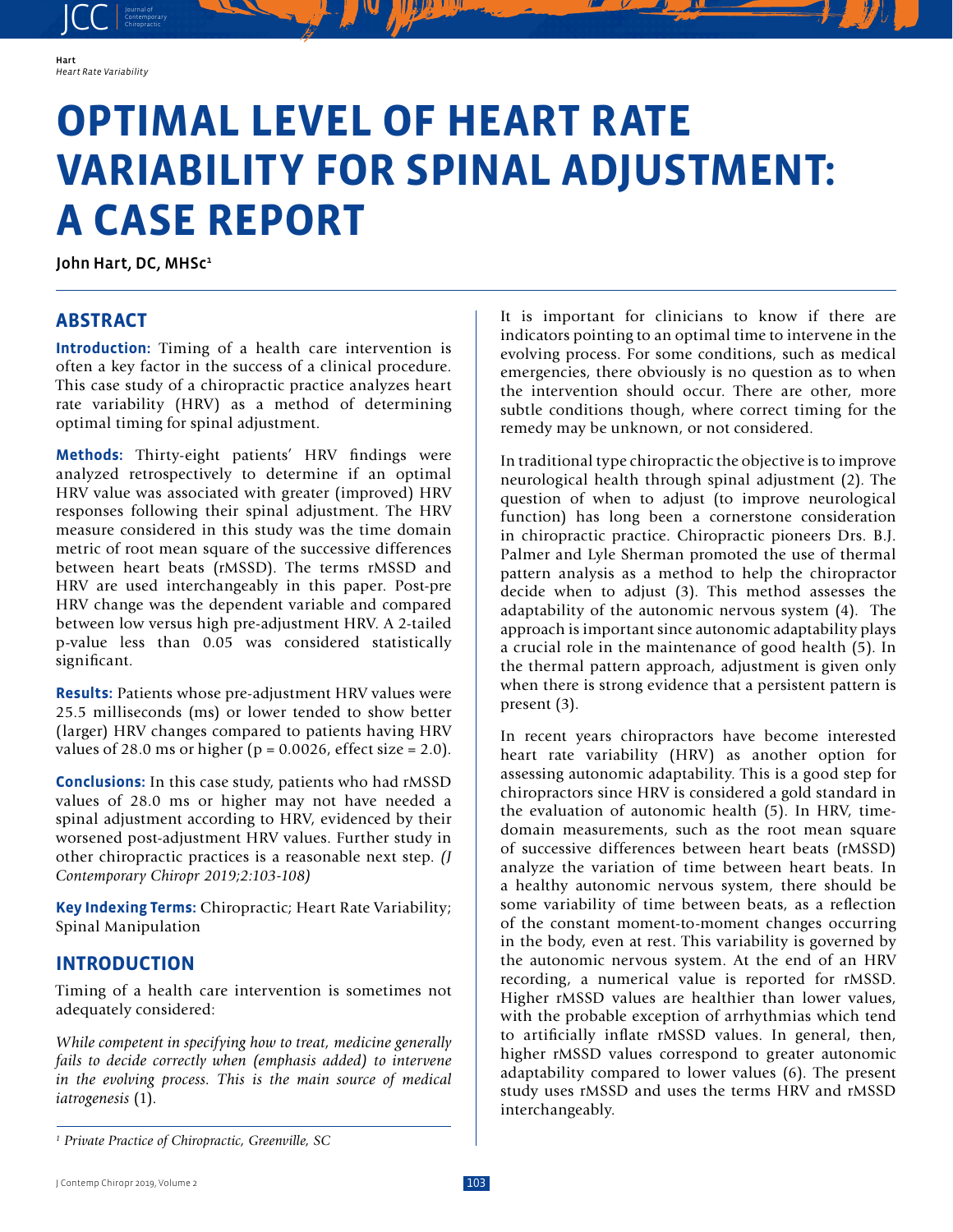Chiropractic research has traditionally used HRV as an outcome measure following spinal adjustment, where the need for spinal adjustment was based on non-HRV measures such as palpation and leg length inequality (7- 8). I have taken HRV a step further in my practice, to include it not only as an outcome measure, but also as a method of determining when to adjust – on every visit (9). This approach considers published normative data for determining when to adjust. One source indicates that a normal rMSSD value for healthy adults is approximately 20 milliseconds (ms) while another source reports this normal to be approximately 30 ms (10-11). The average of these 2 normative values, 20 ms and 30 ms (= 25 ms) is the approximate level of HRV I use with my patients for determining when to adjust according to HRV. I continue to consider other methods such as thermal pattern analysis and leg-length inequality findings to also assist in the determination of when there is a neurological disturbance and therefore when to adjust.

#### *Purpose of the Study*

Some patients in this study were adjusted mainly according to HRV while other patients were adjusted mainly according to non-HRV methods. This potentially sets up 2 groups that can be compared to assess HRV outcomes. In particular, the purpose of the study is to determine if there might be an optimal level of HRV for giving patients a spinal adjustment in this chiropractic practice. The determination is based on comparing HRV findings before versus after spinal adjustment during a single office visit. A literature search indicates that this is the first study of its kind, where optimal timing for spinal adjustment is investigated using an evidencebased neurological assessment (of HRV).

## **METHODS**

Thirty-eight adult patients (10 females and 28 males, ages 24-85) from my chiropractic practice who gave their written consent were included in this retrospective observational study. They typically sought relief of neuromusculo-skeletal type symptoms. The study design includes only 1 office visit, where pre-adjustment HRV is compared to post-adjustment HRV within a 15-minute period. For many patients this was their only visit at the time of this writing. Consequently, follow-up examination and consultation is currently not available to assess improvement (or lack thereof) regarding symptoms and HRV. The study only assesses HRV improvement (or lack thereof) in the context of the 15-minute office visit, preversus post adjustment.

At the time the study idea was conceived, there were approximately 30 consecutive patients who had received HRV examinations before and after their spinal adjustment. At that point I began calculating statistical significance and sample size for HRV change every

few additional patients until statistical significance was achieved. At the point of 38 patients, statistical significance had been achieved with sample size estimates calling for only  $n = 4$  in each group to detect statistical significance (at 80% power and 2-tailed significance). At this point data collection was stopped.

HRV was measured with smart phone app technology, Heart Rate Variability Logger (12). The app works with a Kyto sensor attached to the patient's earlobe (Figure 1). Here it optically detects blood volume changes using the technology of photoplethysmography (PPG; Figure 1). The sensor then sends a Bluetooth signal to the app which calculates the HRV values. The set-up agrees well with standard ECG technology (13-14). HRV readings were recorded for 60 seconds for both pre-adjustment ("pre HRV") and post-adjustment ("post HRV"). As previously mentioned, patients were adjusted by the author according to a) HRV and b) non-HRV findings (e.g., thermal pattern analysis and leg-length inequality assessment).



*Figure 1. Set-up for ear clip sensor for HRV recordings*

For most patients, the decision to perform a spinal adjustment was based primarily on HRV while in remaining patients the decision was based on a mix of HRV and non-HRV findings. Most adjustments were made for subluxation of the atlas (C1) vertebra (Figure 3). A subluxation is defined here as a slight misalignment to the extent that it disturbs autonomic function via spinal nerve and/or cord irritation (15). Figure 2 shows adjustment set-up for atlas subluxation, the most common vertebra adjusted in the study.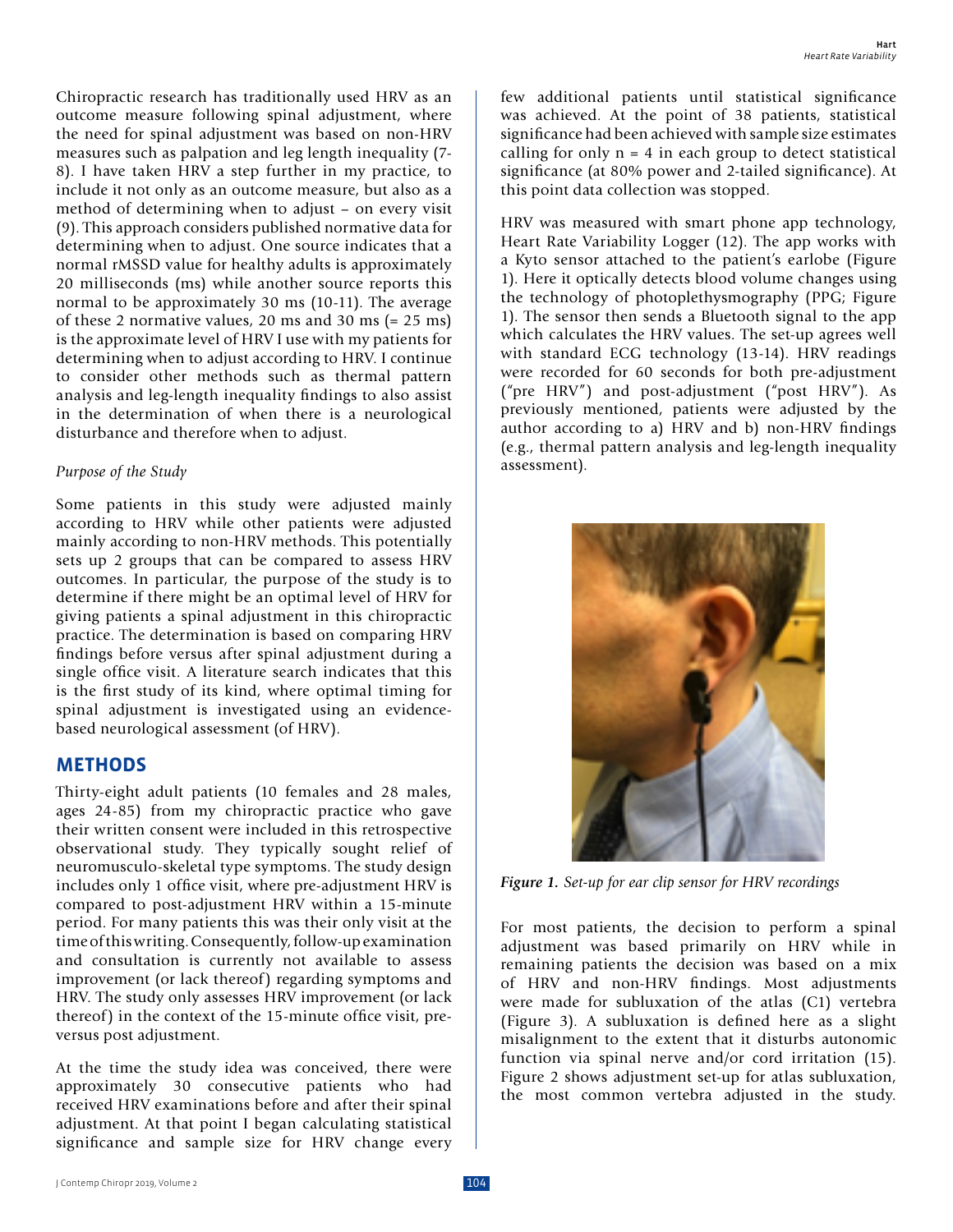

*Figure 2. Photo of author setting-up for atlas adjustment on a colleague (with his permission) using a percussion instrument.*

## *Analysis*

There were 3 main variables in the study: a) pre HRV, b) post HRV, and c) HRV change, calculated by subtracting pre HRV from post HRV. A positive HRV change is desirable, since larger HRV values are healthier than smaller ones, e.g., post HRV of 22.0 ms - pre HRV of 20.0 = 2.0 ms HRV change. This is the main variable of the study. Analysis included the following:

- 1. HRV change in low versus high HRV groups (groups defined in Results) using the 2-sample t-test with the unequal variance option. The low and high HRV groups are the 2 groups of the study
- 2. Comparison of the number of patients whose HRV worsened in low versus high HRV groups using a test of proportions.
- 3. HRV change in male versus female since gender representation in the study was noticeably unbalanced (more males) using the 2-sample t-test with unequal variance option. For this comparison, only the low HRV group was analyzed since the high HRV group had only 1 female. In this way possible effect from gender imbalance can be assessed.
- 4. Percent of atlas-only adjustment between groups. This was conducted to compare types of care between the low and high HRV groups. Atlas (C1) was selected since it was the mode (most common) spinal segment adjusted in the study. A test of proportions was used here as well.

The t-tests and test of proportions were performed in Stata 12.1 (Stata Corp, College Station, TX). Two-tailed p-values less than the conventional level of statistical significance 0.05 were considered statistically significant. An effect size statistic, that used a pooled standard deviation was included for the main variable of the study, HRV change to assess the magnitude of the difference in HRV change between low versus high HRV groups.

# **RESULTS**

### *Low vs. High HRV groups*

The 2 groups in the study, low HRV versus high HRV were distinguished by using the scatter plot in Figure 3 where they are separated by a vertical line. This line is positioned at a point a) where most HRV changes to the left of the vertical line are above the 0 (horizontal) line, indicating an increased (improved) HRV response following spinal adjustment (post HRV - pre HRV = a positive number); and b) where all HRV changes to the right of the vertical line are below the 0 line, indicating a decreased (worsened) HRV response following spinal adjustment (post - pre = a negative number). This line was positioned at the pre HRV value of 26.0 ms, separating the low HRV group on the left (n=33 patients) from the high HRV group on the right (n=5 patients). The range of pre HRV values was 8.6 ms to 25.5 ms for the low HRV group and 28.0 ms to 63.0 ms for the high HRV group. In other words, the first observed value to the left of the vertical line is 25.5 ms and the first to the right of the line is 28.0 ms.



*Figure 3. Scatter plot of pre HRV versus HRV change*

## *Statistical Results*

Where t-tests were performed, normal probability plots showed acceptable normality, where the data points are reasonably close to the plotted line. The plots are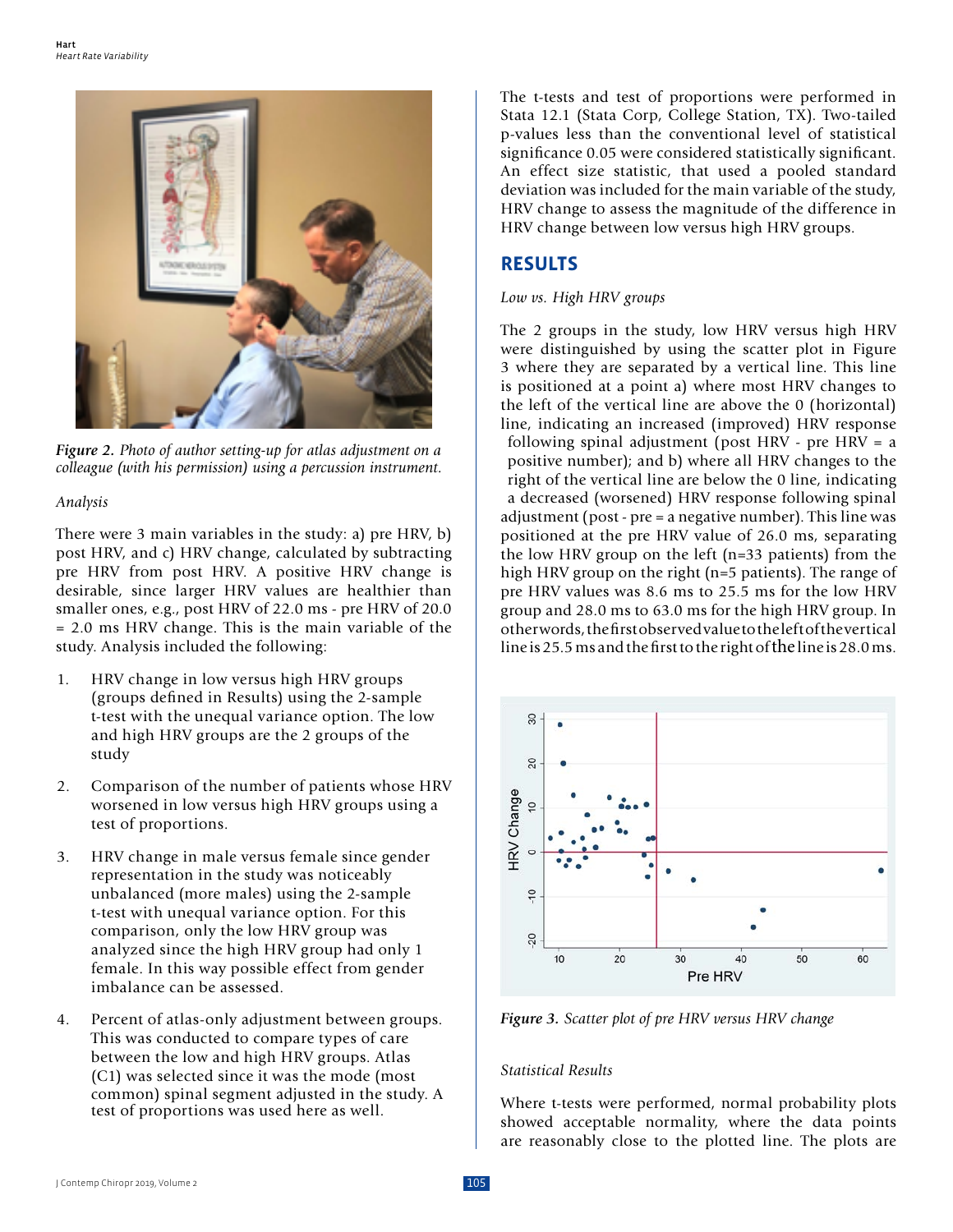

*Figure 4. Normal probability plot for HRV change in the low HRV group:*

provided for the main variable of interest, HRV change (Figures 4 and 5). The remaining plots are available upon request.

#### *By Gender*

In the low HRV group, mean HRV change for females  $(n =$ 9) was 3.5 (SD =  $6.5$ ) compared to  $6.0$  (SD =  $7.4$ ) in males  $(n = 24)$ , a difference that was not statistically significant  $(p = 0.4)$ .



*Figure 5. Normal probability plot for HRV change in the* 

*Low vs. High HRV Groups*

Mean age in the low HRV group was  $51.9$  years (SD = 14.1) compared to  $47.8$  (SD = 13.9) in the high HRV group. This age difference was not statistically significant ( $p = 0.6$ , Table 1).

In the low HRV group there were 24/33 (72.7%) patients who received atlas-only adjustment compared to 3/5 (60.0%) in the high HRV group. The difference between these 2 percentages also was not statistically significant  $(p = 0.6,$  Table 1).

Mean HRV change in the low pre HRV group was 5.3 ms  $(SD = 7.2$ ; ranging from  $-5.5$  ms to 28.8 ms). In the high HRV group mean HRV change was  $-8.9$  ms (SD  $=$ 5.8, ranging from -16.9 ms to -4.1 ms). The difference in HRV change between these groups (low HRV versus high HRV) was statistically significant ( $p = 0.0026$ , Table 1) with a large effect size (of 2.0).

In the low HRV group for HRV change, 8 out of 33 patients (24.2%) worsened following their spinal adjustment compared to 5 out of 5 (100%) in the high HRV group. The difference between these percentages (24.2 versus 100) was statistically significant (p = 0.0009, Table 1).

Since there were some patients who worsened in the low HRV group, a test of percentages was calculated, comparing the 8 out of 33 in this group who worsened (24.2%) to the remaining 25 out of the 33 (75.8%) who improved. The difference between these 2 percentages

 $(24.2 \text{ versus } 75.8)$  was statistically significant  $(p =$ 0.0000).

## **DISCUSSION**

Patients in this study whose pre-adjustment HRV was 25.5 ms or lower tended to experience better HRV changes following their adjustment compared to those who had a pre-adjustment HRV of 28.0 ms or higher. When an adjustment is indicated, evidenced by the lower HRV, the body may be more "accepting" of the spinal adjustment, compared to when adjustment is not indicated as was observed in the high HRV group.

Age and type of care were essentially the same between low versus high HRV groups. Obviously, there are other factors that could account for differences of HRV change between groups, but the differences were probably not due to these 2 major factors (of age and type of care).

In the low HRV group, where adjustment was indicated, there were also some patients who experienced a worsening in their HRV change. This should be considered in the context that there is no guarantee for a net benefit following any health care procedure, whether medical or chiropractic. Indeed, medical iatrogenesis was recently reported in a Johns Hopkins University study as the thirdleading cause of death in the United States (16). From the patient's standpoint it is a matter of probability, of whether there will be a net benefit following a healthcare intervention, whether the intervention is applied by a medical doctor or a chiropractic doctor. Since there was a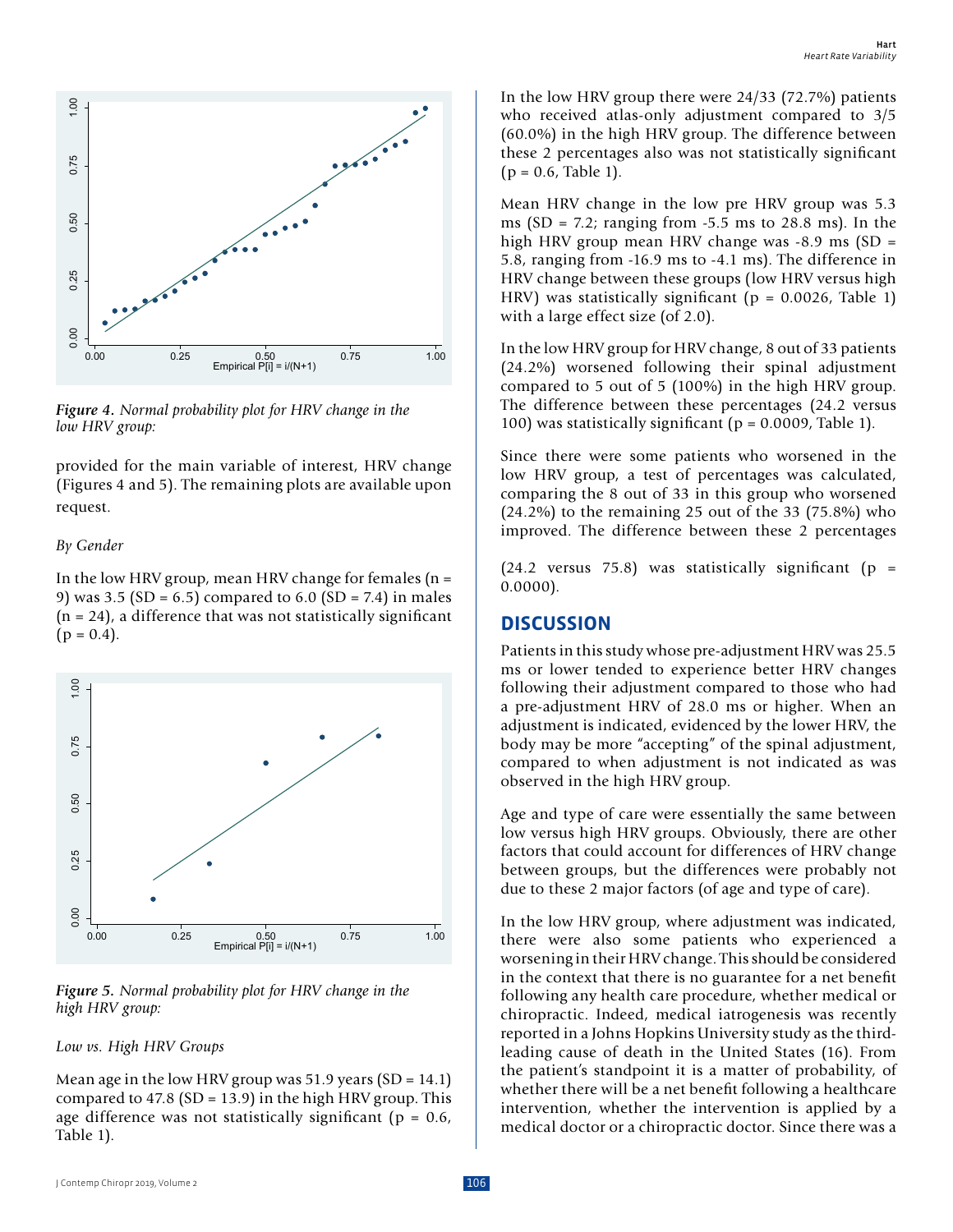#### *Table 1. Summary Statistics*

| <b>VARIABLE</b>   | <b>LOW HRV</b> | <b>HIGH HRV</b> | <b>P-VALUE</b> |
|-------------------|----------------|-----------------|----------------|
| n                 | 33             | 5               |                |
| Pre HRV           | 17.0(5.4)      | 41.7(13.6)      |                |
| Post HRV          | 22.3(8.7)      | 32.9 $(14.8)$   |                |
| Age               | 51.9(14.1)     | 47.8(13.9)      | 0.6            |
| Type of Care      | 24/33 (72.7%)  | $3/5(60.0\%)$   | 0.6            |
| <b>HRV</b> Change | 5.3(7.2)       | $-8.9(5.8)$     | 0.0026         |
| Number Worsened   | $8/33$ (24.2%) | $5/5(100\%)$    | 0.0009         |

statistically significant number of patients in this group (low HRV) who experienced an improved HRV change, the probability is that patients who need an adjustment (e.g., where their pre HRV is 25.5 ms or lower) can reasonably expect a net autonomic benefit following their adjustment.

There was a small gap of 2.5 ms between the highest HRV value in the low HRV group (25.5 ms) and the lowest HRV value in the high HRV group (28.0 ms). In other words, no patient in the study had a pre HRV value between 25.5 ms and 28.0 ms. Thus, it is unknown which HRV group such future patients in my practice would be in, and therefore unknown if spinal adjustment would be indicated for them according to HRV. Since I'm conservative in my decision to intervene, I would probably consider these patients (who have a pre-adjustment HRV value between 25.5 and 28.0) to not need an adjustment. Analysis of future patients who have these pre HRV values will likely shed light on this present unknown.

No adverse symptoms were reported by patients whose HRV worsened in this study. However, their autonomic health suffered somewhat following their adjustment, at least temporarily. It could be argued that there is no problem with these patients because they did not experience adverse symptoms. However, as the wellknown Harvard-trained biologist Rene` Dubos states, people tend to be "impressed with diseases that have obvious manifestations, yet some of their worst enemies tend to creep on them unobtrusively" (17). The body does have an amazing ability to maintain and heal itself and could be expected to do so soon after the subtle iatrogenesis of worsened HRV. However, this self-healing does not excuse the clinician from making evidencebased, correct decisions about when and when not to intervene in the evolving process. After all, the first rule in health care is primum non nocere (first do no harm). Other tests I use to assess neurological function may have shown improvement following spinal adjustment when HRV indicated a worsening. In my opinion however, HRV is a stronger measure than the other measures because it (HRV) has more research supporting it.

#### *Limitations of the Study*

The study setting is a single office visit for these patients. Consequently, it is not known how long the autonomic set-back lasted in patients whose HRV worsened following their adjustment. Future study should include at least 1 follow-up visit to study this unknown.

There may be a question as to whether an HRV change as small as 5.3 ms (mean HRV change in the low HRV group) is clinically significant. In comparison to another evidence-based assessment, a study on hypertension showed that a 3 ms difference separated persons with hypertension versus without hypertension (18).

The study had a noticeably larger number of males compared to females. This may be partially due the weekly house calls I make to a male-only halfway house for those recovering from substance abuse. Thirteen of the patients in the study lived here, 11 of which had low pre HRV while the remaining 5 had high pre HRV. The difference of HRV change between genders in the low HRV group was not statistically significant. Consequently, gender sample size imbalance does not appear to be a factor in the study.

There was also an obvious imbalance of patients in low versus high HRV groups (33 versus 5). Since there were no serious violations of t-test assumptions the statistical testing in the study should be considered valid. In two sample t-tests it is not necessary for sample sizes to be the same, or even similar. Furthermore, very small sample sizes can be used in t-tests (19).

The study is limited by its observational design, thereby inhibiting generalization to other chiropractic practices. However, there does not seem to be an impediment to some level of generalizing when other literature indicates a normative value around 25.0 ms (10-11). which of course is a value similar to the value of 25.5 ms cut-off observed in the present study.